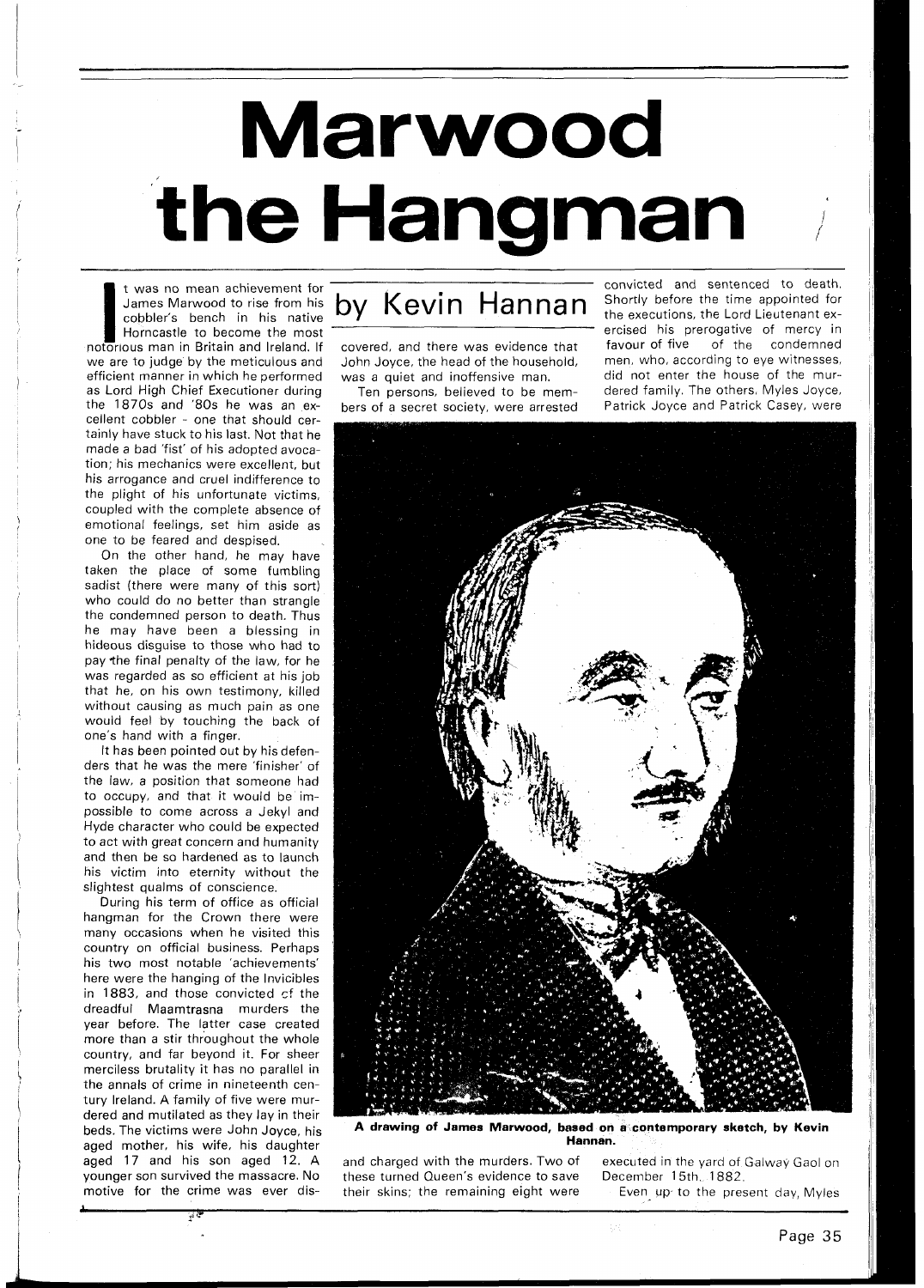Joyce is spoken of as a folk hero. It has always been accepted that he was the innocent victim of the perjured evidence of the accusers. Casey, one of these wretches. ,was interviewed by a prominent journalist, in the presence of his Parish Priest. Fr. Corbett. He quite openly testified to having been instrumental in sending one man (Myles Joyce) wrongfully to the gallows and one or two more to penal servitude who had not earned that distinction". Casey told his story with great readiness, and in considerable detail. The burden of his excuse for the perjury which he said he had committed at the trial being that the Crown Solicitor (Mr. George Bolton) wculd not accept from him any other story than that which he eventually told in the witness box.

Joyce's impassioned address from the scaffold had an extraordinary effect on those who witnessed the scene - except, of course. Marwood, who was interested only in the last word as a signal to pull the fatal lever. The translation of his dying words, which were rendered in his native Gaelic, is as follows: "I am going. Why should I die? I am not guilty. I had neither hand nor foot in the murder. I know nothing about it, but God forgive them that swore my life away. It is a poor thing to die on a stage for what I never did. God help my wife and her five orphans. I had no hand, act or part in it, but I have my priest with me. I am as innocent as the child in the cradle".

After the trap had been sprung, Marwood was seen to put his foot into the gaping hole into which Joyce had disappeared and kick something very vigorously. It was thought at first that the victim was being kicked to death after some malfunctioning of the routine, but Marwood's explanation, which was generally accepted, was that the prisoner's elbow had fouled the rope and broken his fall, and he used his foot to kick it free. The inquest proved that the poor fellow was strangled to death.

The hanging of Myles Joyce has always been spoken of as a travesty, even to the kind of 'justice' meted out to the lrish peasantry during the last century. There is incontrovertible evidence to substantiate the claims of history that the Crown Prosecutor, Peter O'Brien (Peter the Packer), packed the jury.

The case was the subject of much debate and controversy in the following years. In his unfinished autobiography O'Brien makes a poor enough job of trying to wash his hands clean of the affair: he quibbles thus:

"In 1885, during the debate in the house known as the Maamtrasna debate, my brief, the letter C on which was represented as meaning 'Catholic', was produced by one of the Nationalist members;if Parliament, in order to support the statement that I had endeavoured to prevent Catholics from serving on juries. My object was not to exclude Catholics or Protestants from the jury, but to get men thereon who would do their duty fearlessly. During this debate when the good faith of lrish judges and juries was impeached, Sir William Harcourt called attention to the fact that, on the trial of the first of the Maamtrasna prisoners, there were five Catholics on the jury. He also quoted the following extract from 'United Ireland': 'On the trial of the first prisoner we may venture to point out that there were at least five Catholics on the jury, and we believe the Catholic jurors did their duty no less fearlessly, and their verdict wil be approved and scrupulously respected".

That O'Brien was notorious for packing juries to bring in verdicts of his choice is too well known to elaborate on here. His attempt to clear himself in the above case is pitiful - fancy suggesting that a jury was just and fair because five Catholics sat on it!

The monster in James Marwood was evident during a press interview which he gave after the hangings. Writing afterwards of this interview, which took place in Galway Jail, Frederick Higginbottom observed:

"this, by the way, was not my first meeting with Marwood, for I had attended, not long before, his execution at Wandsworth prison of Dr. Lamson, the Wimbleton poisoner. During the course of the conversation Marwood boasted that one of the ropes used at Galway was the one with which Lamson had been hanged. This dark, sallow agent of justice had no thought but for the expert side of his business. He seemed quite sorry that he had not to dispose of the whole eight Maamtrasna convicts, for, he said, he could have managed the task 'quite easily' and had been fully prepared for it".

Marwood was no stranger to Limerick. In January, 1879, he came to the city to hang a young man who had been convicted of murder. The **Clare Journal** of Monday evening, January 13th 1879, noted the occasion:

'Marwood, the English hangman, who was brought over specially for the purpose, and who went about his awful trade with all imaginable coolness, openess and dexterity. Marwood, we may remark, is a strongly built man, under middle size, resolute, determined and sinister looking, of about 55 or 60 years of age, who does not conceal his features, or appear the slightest degree disconcerted, and in the leaden and dismal dawn ... Marwood might be seen ... adjusting the other prelimenaries of his awful calling with a business-like alacrity and calculation. He was dressed in a plain suit of greyish tweed, and wore a watch with a steel chain and seals at his waistcoat pocket. His head is round, his hair is darkish grey, his hands heavy, his arms brawny, and a fitness for his calling seemed to be about him in the twilight of the cold and cutting morning. He could be seen at work occasionally communicating with one or other of the chief functionaries present ... (whose responses) . . met the icy gaze of Marwood the executioner ... The moment the drop fell, the black flag floated in the chilling morning breeze from the tower of the prison and gave warning, far and near, that the finisher of the law had done his work. An astonishing incident occurred on the departure of the 1.05 p.m. mail express train to Dublin. Marwood, the executioner was recognised by certain roughs who crowded about the platform and was cheered heartily by the roughs in question, and cheered again as the train moved off, the grim Marwood acknowledging their salutes in the blandest manner, and taking off his hat in testimony of his thankfulness. This is the rarest incident in the annals of Limerick".

Marwood visited Limerick for the last time in 1882. On his way from Dublin, where he had disembarked from the Liverpool boat, he again travelled on the mail train. As usual with this service, there were few passengers - a young lady civil servant on her way to Limerick, and the hangman. A friendly conversation developed between the two and shortened the journey until they came to Boher, about eight miles from Limerick, where Marwood got off. (A covered coach then conveyed him to the County Jail). The poor girl only learned afterwards that she had been keeping up a friendly chat with the hangman who was on his way to Limerick to hang her brother, Francis Hynes, a handsome, magnificently built young man who had been convicted, on meagre evidence, by a jury again 'packed' by "Peter the Packer", of the murder of one John Doolaghty, near the town of Ennis. Under the operation of the Coercion Act, Hynes was taken to Dublin for his trial before a hostile judge named Lawson.

There were no witnesses to the crime and the charge against Hynes was founded solely on circumstantial evidence. After his conviction there was an unprecedented flow of petitions to the Lord Lieutenant from the most influential quarters in Clare and the adjoining counties. but to no purpose.

A colourful and dramatic description of the early morning scene in Mulgrave Street and the surrounding area was given in the **Clare Record** on the day after the execution. The report illustrates the style and standard of jour-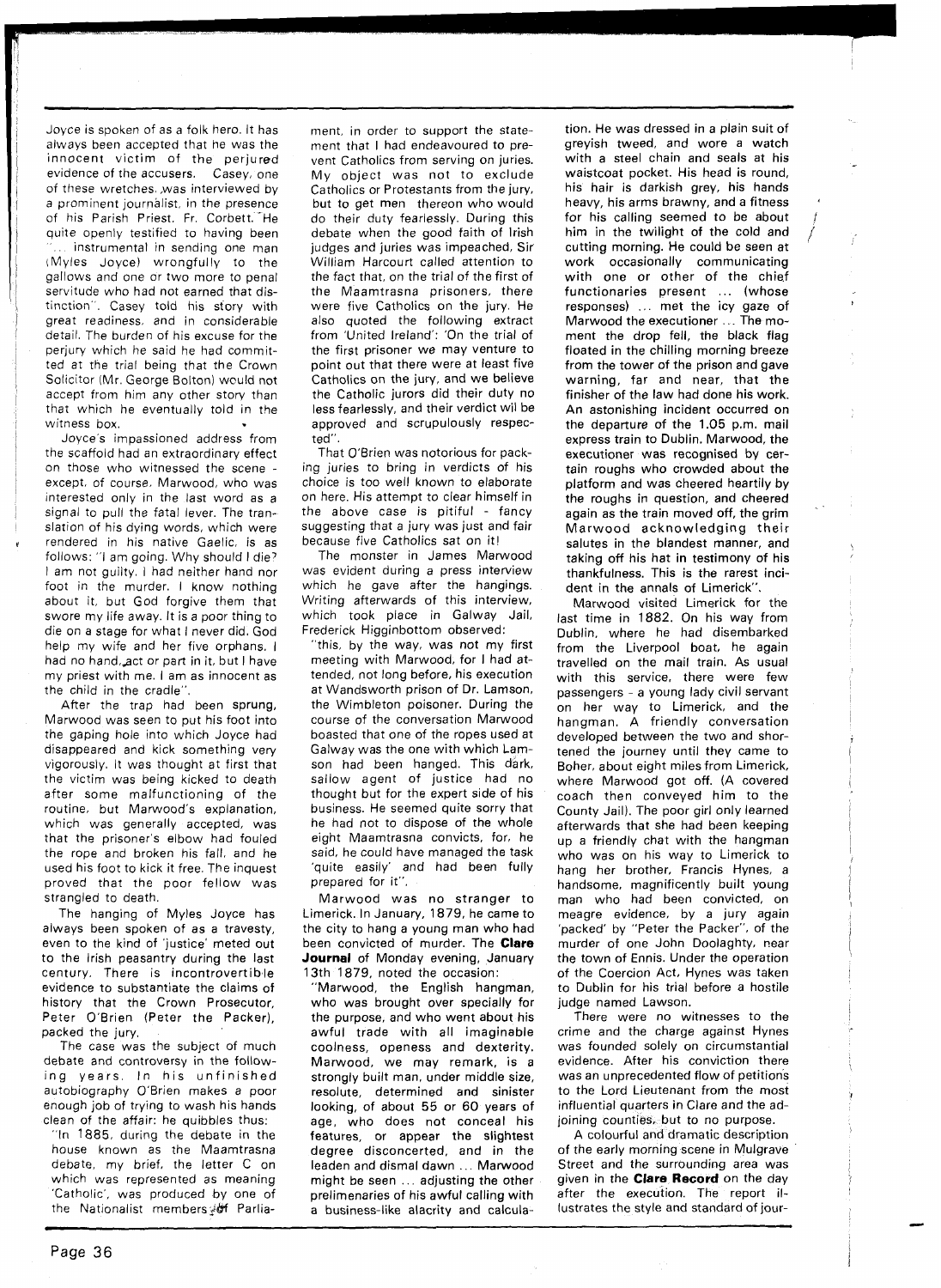

**A portrait of Peter "the Packer" O'Brien, courtesy of the Olde Tom, Thomas Street.** 

nalism of that time, and its terrible story is well worth reproducing here:

"Yesterday morning Francis Hynes paid the highest penalty that the law imposes, for the murder of the unfortunate Doolaghty, near Ennis, on the 9th. of July last. The morning was one of the finest which came for the past year - a fine glorious sunshine, a bright unclouded sky - all was warm and beautiful as our representative wended his way towards the County Gaol, where the culprit lay awaiting execution. From the appearance that the City presented at six o'clock in the morning the visitor would not imagine that in two short hours from that time, a young man, of splendid physique, full of youth and health, would be done to death at the hands of the public executioner. But notwithstanding appearances, the fact was that Francis Hynes would, at 8 o'clock, be executed by Marwood. As our reporter approached the County prison, a small knot of the **iL** 

lower classes were collected on the foot-way opposite the upper end of the gaol, while doubled sentries walked round the square, which the outer walls of the prison form. On the roads encircling the gaol fifteen constables, under the command of Constable Kavanagh, were on duty. The utmost precautions were observed by the authorities to ensure the safe keeping of the prisoner, and the due execution of the sentence of death which had been passed upon him. At about 6.15 eighty men of the 70th. Regiment marched into the precints of the gaol with loaded rifles and bayonets fixed, and in a short time afterwards a large bodv of constabulary, under the command of Sub-Inspector Hsm., Wilton and Head Constables Rolleston and Phelan, and accompanied by Mr. Bourke Irwin, Resident Magistrate, who had command of the troops and police, marched from William Street barracks and halted in front of the

main entrance to the prison. As the police marched to the prison the military guard turned out and presented arms. The main body of the constabulary were then marched into the prison, while two parties patrolled the road outside.

At 7 o'clock crowds of people commenced to flock towards the gaol, and half an hour subsequently there were over a thousand persons present. The majority of the persons attending were of the lowest classes from the dens of the City, from the reeking cellars, the dark alleys and nameless haunts. They came in all their repulsiveness and wretchedness for the purpose of gratifying a morbid feeling of curiosity and being near the scene of the execution of a fellow creature. But to their credit be it said<br>there was a total absence of there was a total absence profanity and obscenity which formerly disgraced public executions when the full tide of life eddied and poured in rapid current through the streets to witness an execution. The demeanour of the crowd yesterday was exceptionally good, ard nothing was heard but prayers for the future happy state of the prisoner who was about to be executed. The most wretched and debased creature present had an anxious look on his countenance, and there was a solemnity in the perfect silence that reigned supreme that told well for these poor people. Marwood arrived in Limerick by the 1.30 mail train on Saturday morning and was escorted by a guard of constabulary to the Co. gaol, where he has since remained. Marwood is a man of about five feet seven inches tall, slight build, sharp features and eyes restless in their gaze. He is an enthusiast in his 'profession' which he states he made a science of, and the persons whom he executed have no pain whatever. To use his own words: 'I have so studied my profession that a man dies at my hands with as little pain as I give myself by touching the back of my hand with my finger.' At 5 o'clock young Hynes rose and dressed himself with scrupulous care, in a borrowed tweed suit. He ate a hearty breakfast and appeared to be in good spirits, considering the awful fate which was so soon and so sudden to overtake him. He was a man of about 23 years of age, 6 feet 3 inches in height, of athletic appearance, well made and had very handsome features, and was entirely unlike a man who would be guilty of the foul deed for which he was to suffer death. He conversed freely with the warders who were constantly with him in his cell, and remarked yesterday morning: "I don't care what they do with my body, but may God have mercy on my soul".

His deameanour while in the custody of the Governor was a model